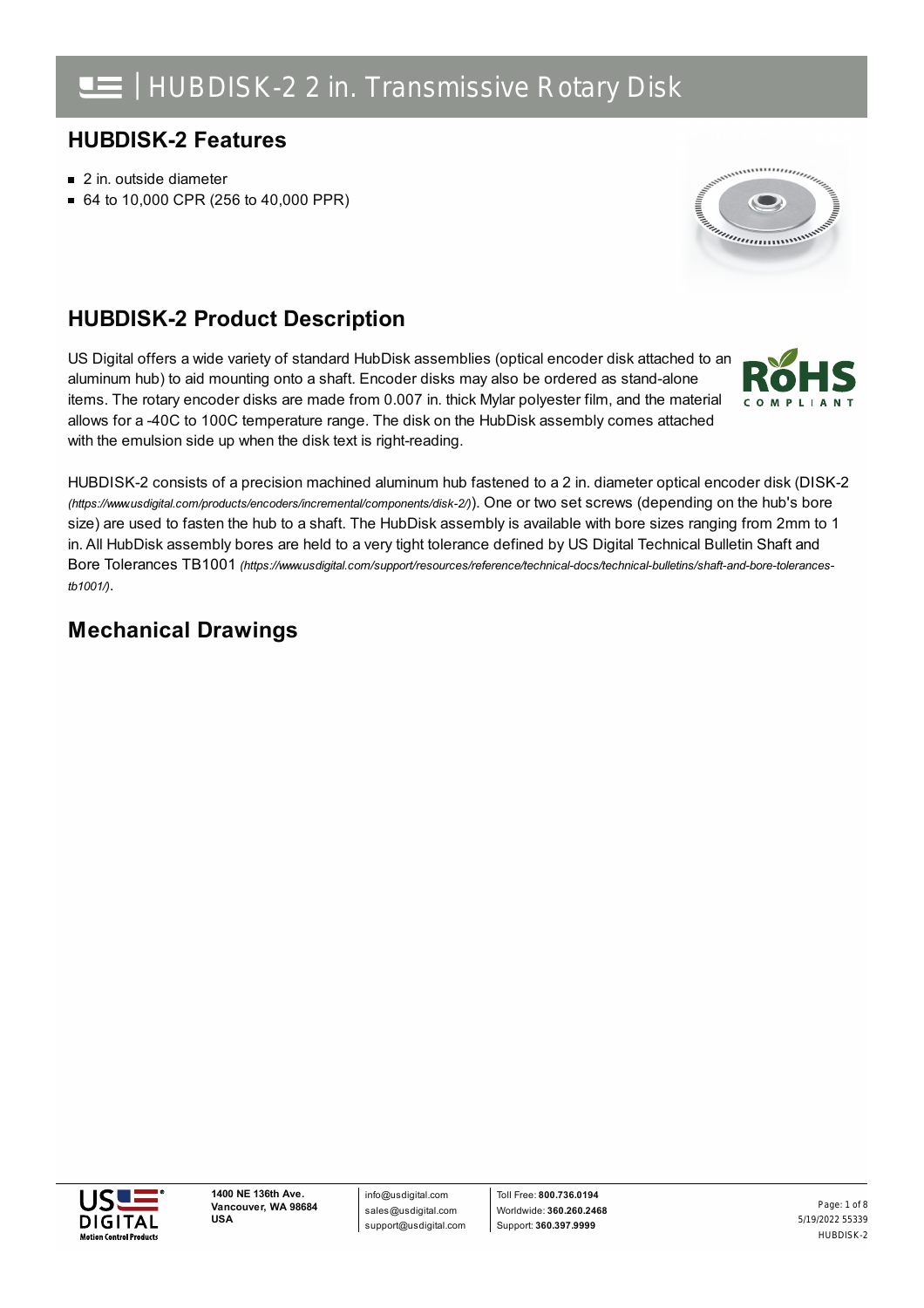





info@usdigital.com sales@usdigital.com support@usdigital.com

Toll Free: **800.736.0194** Worldwide: **360.260.2468** Support: **360.397.9999**

5/19/2022 55339 HUBDISK-2 Page: 2 of 8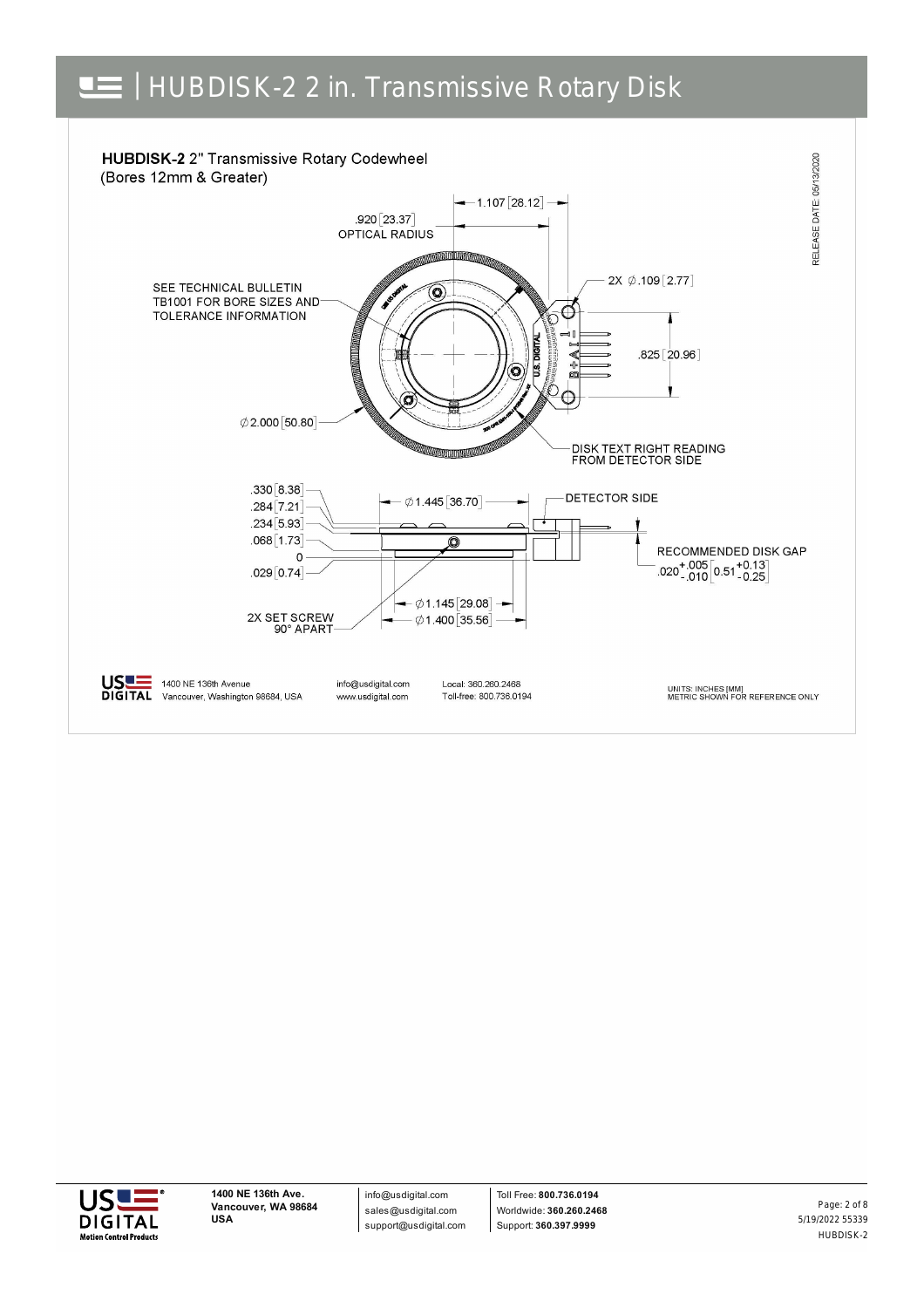## | HUBDISK-2 2 in. Transmissive Rotary Disk



## **Specifications**

### **SPECIFICATIONS**

| Temperature Range                        | $-40C$ to $100C$                                                                                                                                               |
|------------------------------------------|----------------------------------------------------------------------------------------------------------------------------------------------------------------|
| <b>Hub Set Screw</b><br>Torque           | $2-3$ in-lbs                                                                                                                                                   |
| Outside Disk<br>Diameter (OD)            | $2" \pm 0.010$ in.                                                                                                                                             |
| <b>Bore Diameter</b><br><b>Tolerance</b> | See Technical Bulletin TB1001 (https://www.usdigital.com/support/resources/reference/technical-docs/technical-<br>bulletins/shaft-and-bore-tolerances-tb1001/) |
| <b>Disk Thickness</b>                    | 0.007"                                                                                                                                                         |



**1400 NE 136th Ave. Vancouver, WA 98684 USA**

info@usdigital.com sales@usdigital.com support@usdigital.com

Toll Free: **800.736.0194** Worldwide: **360.260.2468** Support: **360.397.9999**

5/19/2022 55339 HUBDISK-2 Page: 3 of 8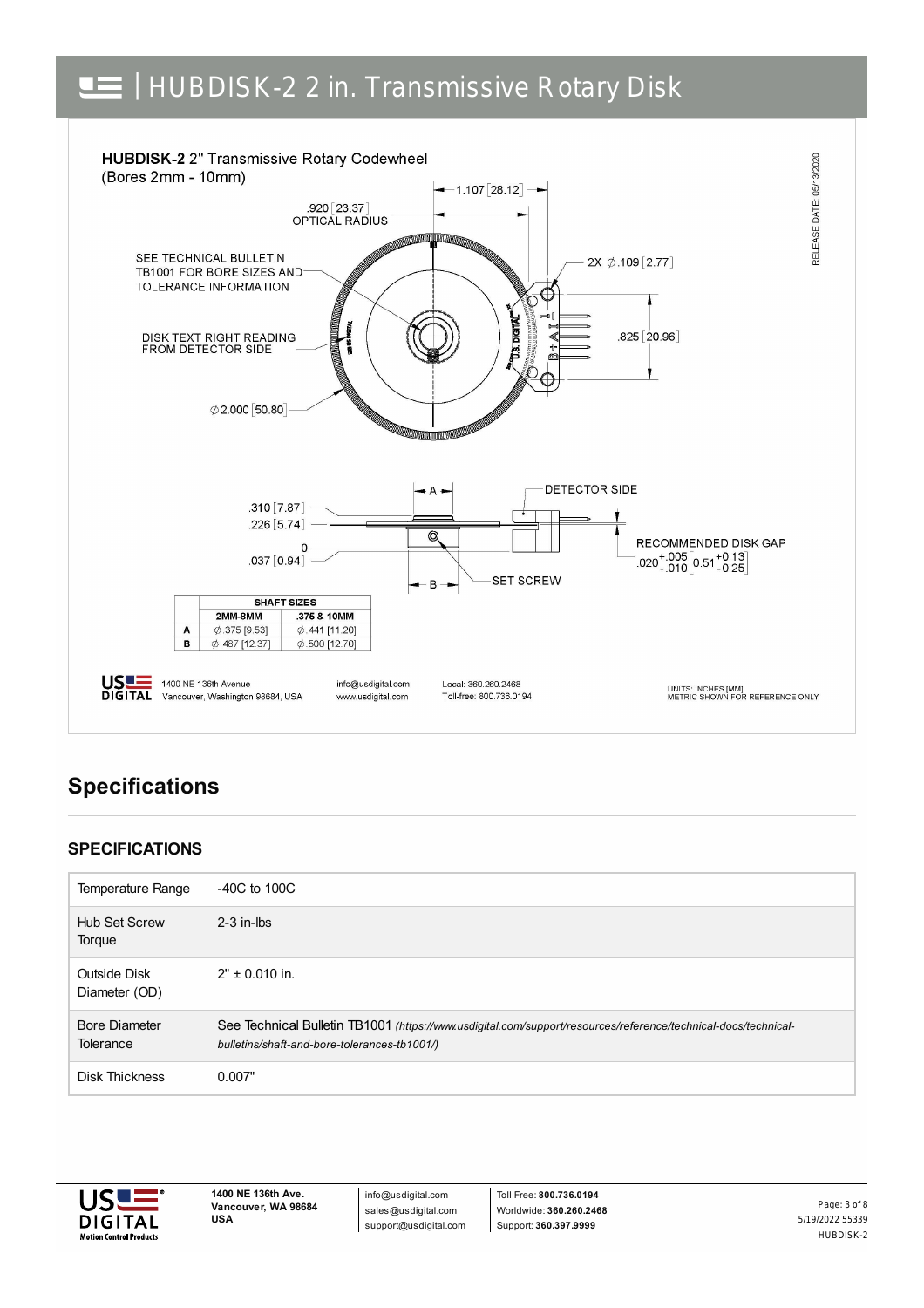#### **TECHNICAL BULLETINS**

| <b>TITLE</b>                          | <b>DOWNLOAD</b>                                                                           |  |
|---------------------------------------|-------------------------------------------------------------------------------------------|--|
| Technical Bulletin TB1001 - Shaft and | Download (https://www.usdigital.com/support/resources/reference/technical-docs/technical- |  |
| Bore Tolerances                       | bulletins/shaft-and-bore-tolerances-tb1001/)                                              |  |

#### **PRODUCT CHANGE NOTIFICATIONS**

| Title | <b>Date</b> | <b>Description</b> | <b>Download</b> |
|-------|-------------|--------------------|-----------------|
|       |             |                    |                 |

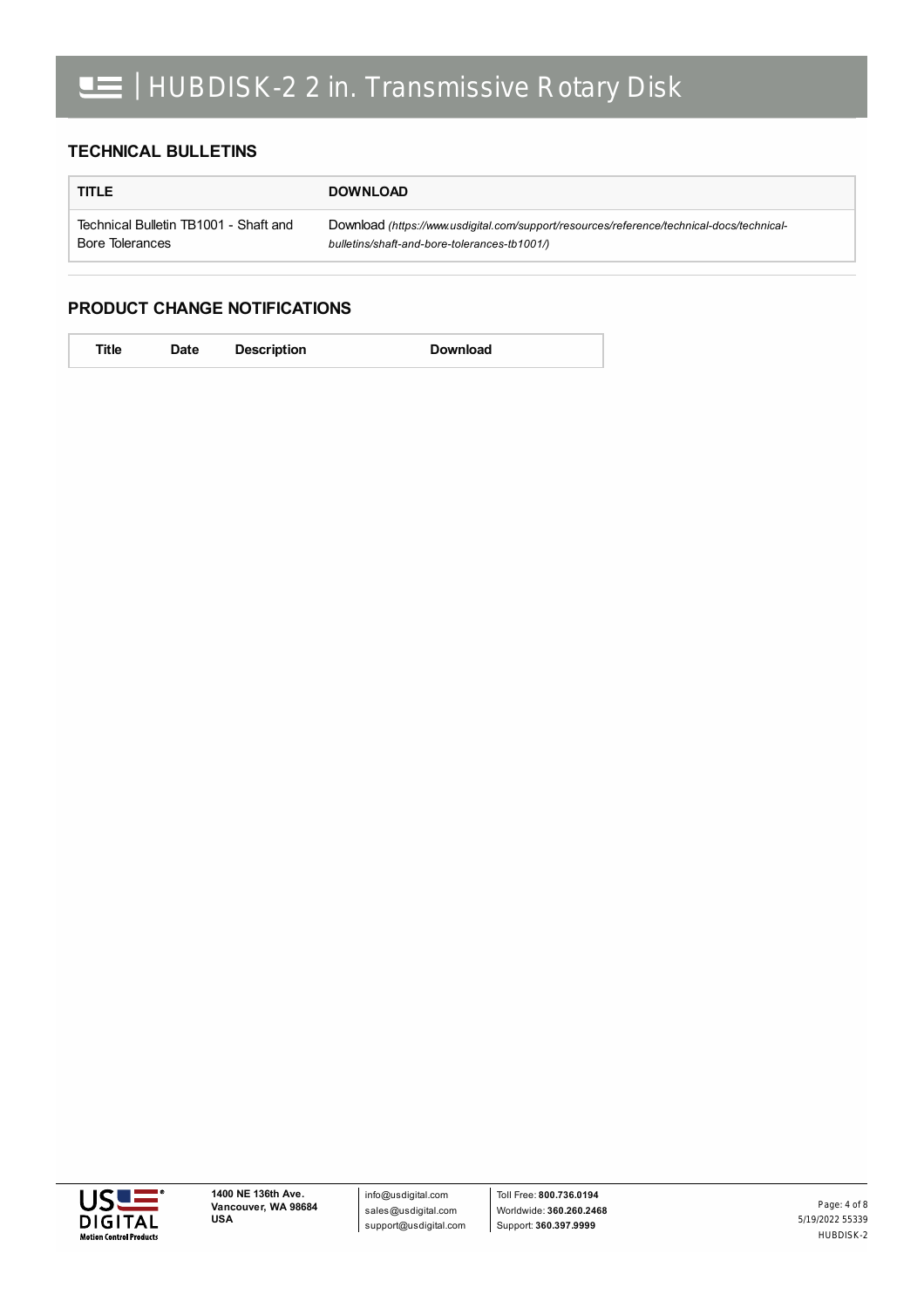## | HUBDISK-2 2 in. Transmissive Rotary Disk

2" Hub/Disk Assembly Packaging - PCN

2/15/2021 As part of our ongoing

> continuous improvement

#### Download

*[\(https://www.usdigital.com/support/resources/product](https://www.usdigital.com/support/resources/product-change-notifications/pcn-7115-hubdisk-2-packaging/)change-notifications/pcn-7115-hubdisk-2 packaging/)*

7115 efforts, US Digital is implementing a change to the packaging of our 2 in. Hubdisk assemblies. We are replacing the current plastic tube packaging with a 10 count plastic tray. The tray is a two-piece design with snap-on lid and anti-static coated for ESD-sensitive environments. This change is designed to enhance the ease of handling for our customers, provide easy removal of the individual hubdisks, and protect against potential damage due to the longterm storage of hubdisk assemblies. This change does not affect the form, fit, or function of the final product.



info@usdigital.com sales@usdigital.com support@usdigital.com

Toll Free: **800.736.0194** Worldwide: **360.260.2468** Support: **360.397.9999**

5/19/2022 55339 HUBDISK-2 Page: 5 of 8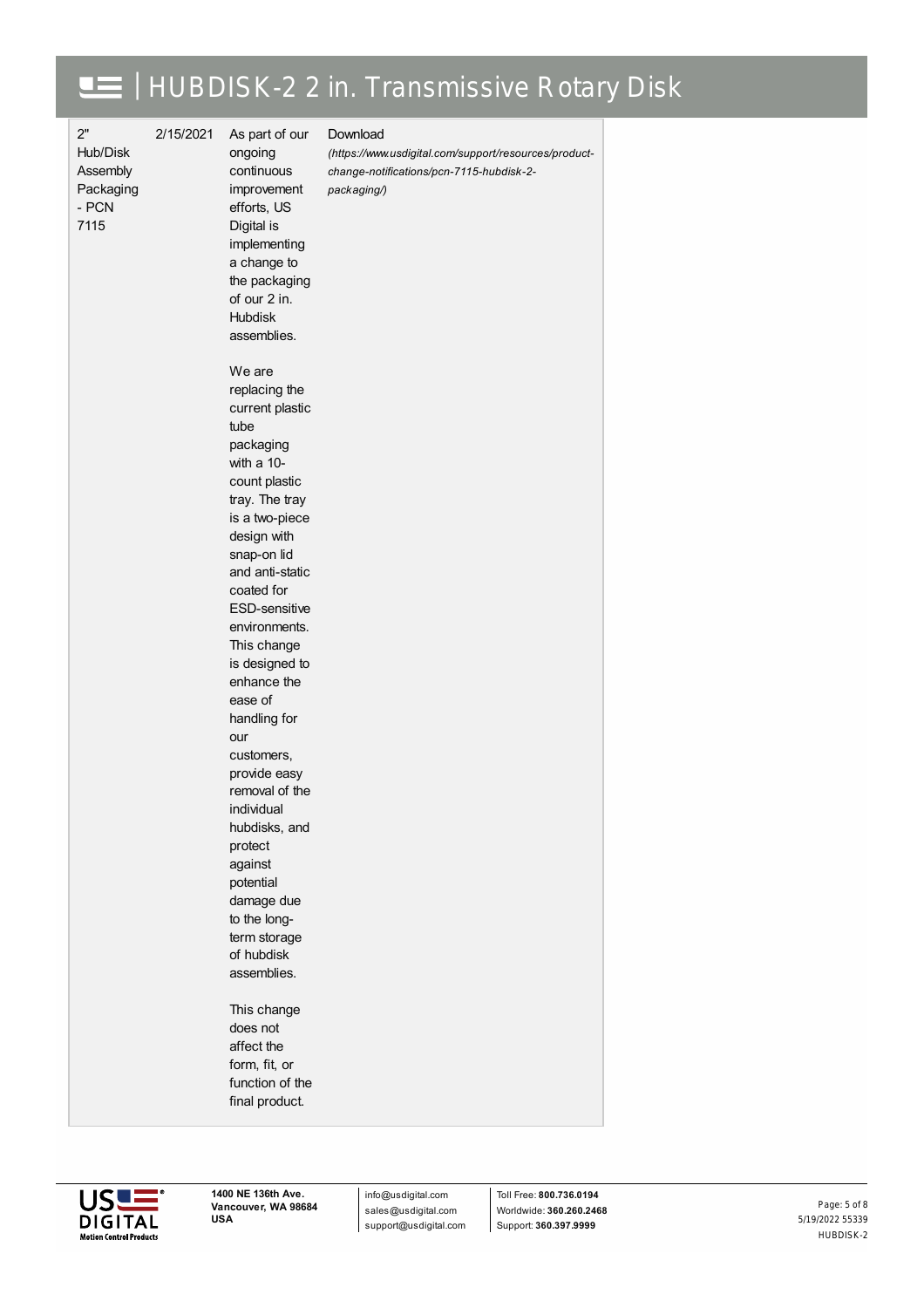#### | HUBDISK-2 2 in. Transmissive Rotary Disk  $\blacksquare$

| assembly. | 2"<br>Hub/Disk<br>Assembly<br>Screw<br>Change -<br><b>PCN 6644</b> | 9/27/2018 | As part of our<br>ongoing<br>continuous<br>improvement<br>efforts, the<br>screws used<br>in the<br>assembly of<br>the 2"<br>hub/disk<br>assembly, that<br>is with a bore<br>of 12mm and<br>larger, will be<br>changed from<br>a black oxide<br>to a zinc<br>plated screw.<br>The zinc<br>plating<br>improves<br>corrosion<br>resistance as<br>well as<br>alleviates any<br>potential for<br>oil residue.<br>The plating<br>change has<br>no effect on<br>the form, fit,<br>or function of<br>our hubdisk | Download<br>(https://www.usdigital.com/support/resources/product-<br>change-notifications/pcn-6644-2-hub-disk-assembly-<br>screw-change/) |
|-----------|--------------------------------------------------------------------|-----------|----------------------------------------------------------------------------------------------------------------------------------------------------------------------------------------------------------------------------------------------------------------------------------------------------------------------------------------------------------------------------------------------------------------------------------------------------------------------------------------------------------|-------------------------------------------------------------------------------------------------------------------------------------------|
|-----------|--------------------------------------------------------------------|-----------|----------------------------------------------------------------------------------------------------------------------------------------------------------------------------------------------------------------------------------------------------------------------------------------------------------------------------------------------------------------------------------------------------------------------------------------------------------------------------------------------------------|-------------------------------------------------------------------------------------------------------------------------------------------|



info@usdigital.com sales@usdigital.com support@usdigital.com

Toll Free: **800.736.0194** Worldwide: **360.260.2468** Support: **360.397.9999**

5/19/2022 55339 HUBDISK-2 Page: 6 of 8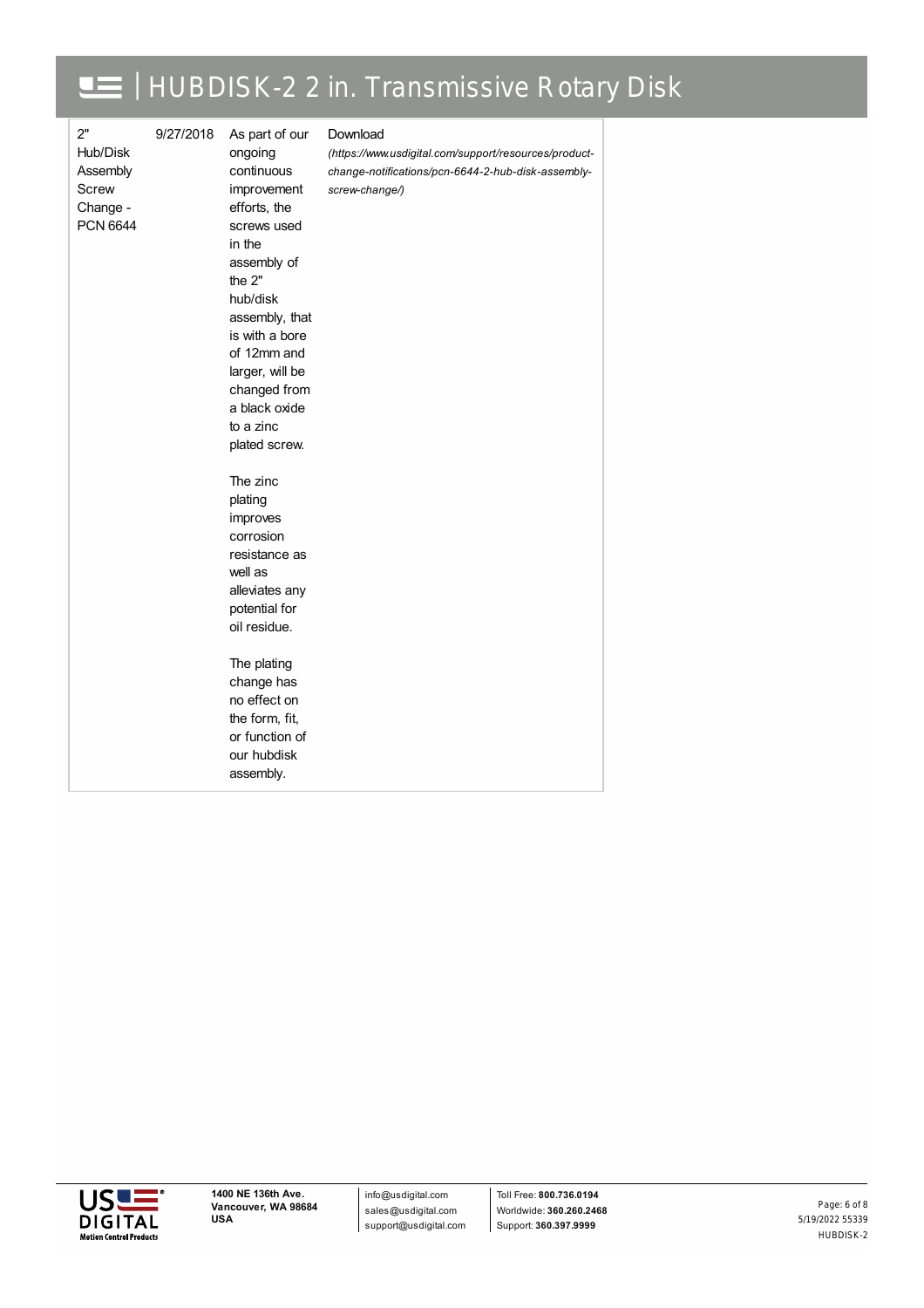# | HUBDISK-2 2 in. Transmissive Rotary Disk

| Hub Set         | 7/20/2015 | As part of our               | Download                                              |
|-----------------|-----------|------------------------------|-------------------------------------------------------|
| <b>Screw</b>    |           | ongoing                      | (https://www.usdigital.com/support/resources/product- |
| Production      |           | continuous                   | change-notifications/pcn-5367-hub-set-screw-          |
| Change -        |           | improvement                  | production-change/)                                   |
| <b>PCN 5367</b> |           | efforts, US                  |                                                       |
|                 |           | Digital is                   |                                                       |
|                 |           | implementing                 |                                                       |
|                 |           | a change                     |                                                       |
|                 |           | related to the               |                                                       |
|                 |           | production of                |                                                       |
|                 |           | our 5/16"                    |                                                       |
|                 |           | $(.313)$ , 8mm               |                                                       |
|                 |           | (.315), 3/8"                 |                                                       |
|                 |           | $(.375)$ , and               |                                                       |
|                 |           | 10mm (.394)                  |                                                       |
|                 |           | <b>HUBDISK</b>               |                                                       |
|                 |           | assemblies.                  |                                                       |
|                 |           | We are                       |                                                       |
|                 |           | adding a low                 |                                                       |
|                 |           | strength                     |                                                       |
|                 |           | threadlocker                 |                                                       |
|                 |           | to the set                   |                                                       |
|                 |           | screw during                 |                                                       |
|                 |           | our assembly                 |                                                       |
|                 |           | process to<br>assist in      |                                                       |
|                 |           |                              |                                                       |
|                 |           | securing the<br>set screw in |                                                       |
|                 |           | the hub                      |                                                       |
|                 |           | during                       |                                                       |
|                 |           | transportation.              |                                                       |
|                 |           | This will aid in             |                                                       |
|                 |           | the set screw                |                                                       |
|                 |           | retention of                 |                                                       |
|                 |           | these specific               |                                                       |
|                 |           | hub sizes:                   |                                                       |
|                 |           | ensuring the                 |                                                       |
|                 |           | retention is                 |                                                       |
|                 |           | sufficient and               |                                                       |
|                 |           | avoid the                    |                                                       |
|                 |           | potential of                 |                                                       |
|                 |           | them backing                 |                                                       |
|                 |           | out of the hub               |                                                       |
|                 |           | assembly                     |                                                       |
|                 |           | during transit.              |                                                       |
|                 |           | This change                  |                                                       |
|                 |           | does not                     |                                                       |
|                 |           | affect form,                 |                                                       |
|                 |           | fit, or                      |                                                       |
|                 |           | function.                    |                                                       |
|                 |           |                              |                                                       |

### **Notes**

US Digital® warrants its products against defects in materials and workmanship for two years. See complete warranty *[\(https://www.usdigital.com/company/warranty\)](https://www.usdigital.com/company/warranty)* for details.



info@usdigital.com sales@usdigital.com support@usdigital.com

Toll Free: **800.736.0194** Worldwide: **360.260.2468** Support: **360.397.9999**

5/19/2022 55339 HUBDISK-2 Page: 7 of 8